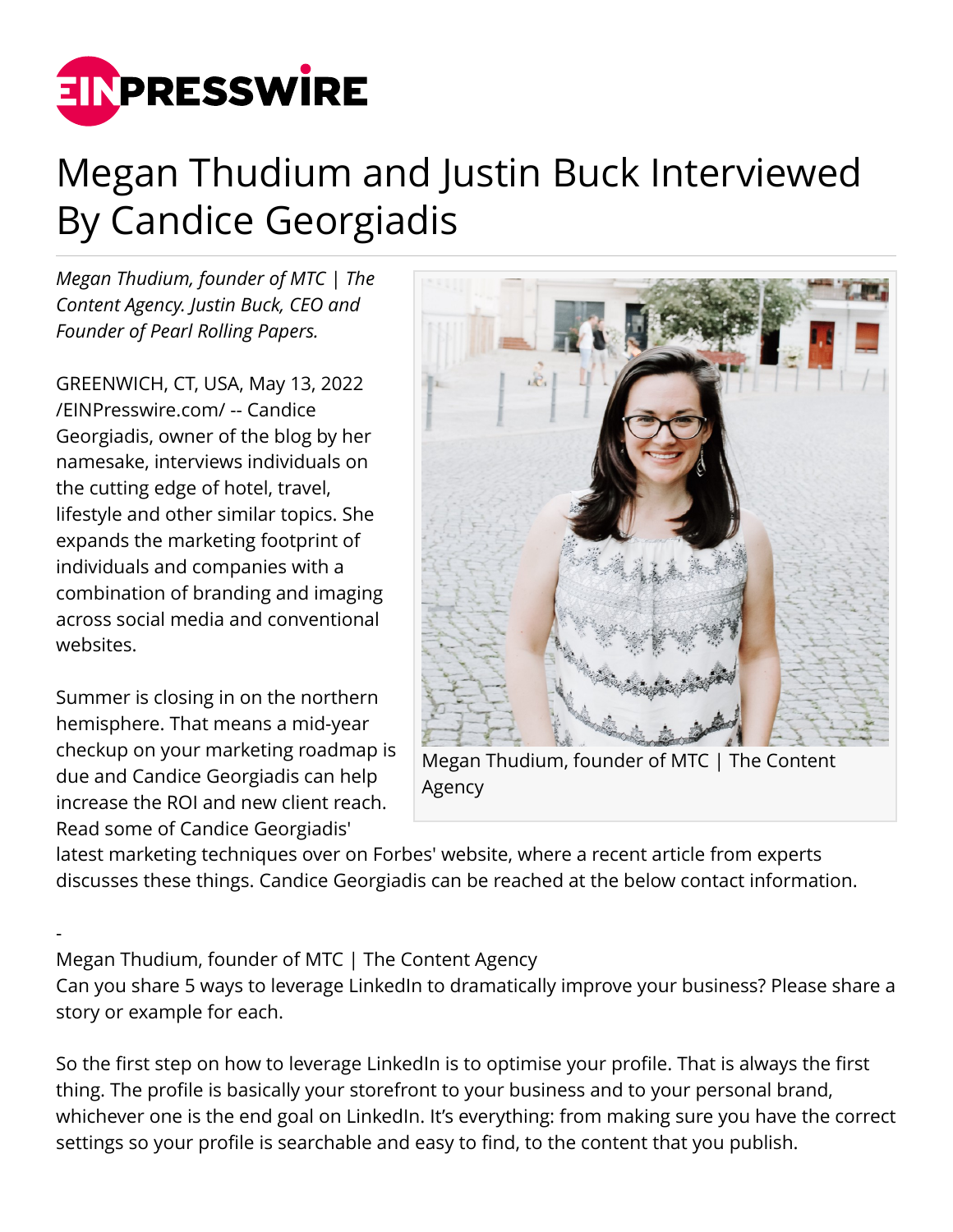The second step, I would say is to engage in the community. The easiest thing you can do on LinkedIn is just to get onto the platform and start leaving authentic and original comments, building connections with people, connecting with new people within a niche.

Number three is consistency. I think when people go into LinkedIn, they have all this ambition and excitement, but then they realise that it actually takes work. That is essentially hard work to build up your personal brand, to maintain a presence—especially if you don't have the time. This is why you reach out to an agency like MTC and have someone help you do it.

Spend something like 30 minutes on the platform every single morning, drinking your coffee, engaging, leaving comments, making sure that your posting is consistent throughout the week. People always ask me how many times they



Justin Buck, CEO and Founder of Pearl Rolling Papers

should be posting, and I say consistency is better than quantity. Post once a week and be consistent with that. Make sure you can be consistent and show up for your audience, be trustworthy.

## "

-

Number three is consistency. I think when people go into LinkedIn, they have all this ambition and excitement, but then they realise that it actually takes work."

*Megan Thudium, founder of MTC | The Content Agency*

Number four would be messaging. Because as we know, the way that you make sales and business connections is through conversation, engaging, and connecting with people. And a great way to do that naturally is through messaging. I think a lot of people on LinkedIn don't use messaging correctly. They use it as a sales tool, they make a hard pitch from the beginning. Think about messaging as you would in a community or a networking event, you first connect with them. You do a little bit of chit chat, ask them how they are, hey, it was great to connect with you. But just personalise the conversation. It's not just a business

transaction. Good conversations lead to business opportunities.

[The full interview is available here](https://www.candicegeorgiadis.com/megan-thudium-of-mtc-the-content-agency-how-to-use-linkedin-to-dramatically-improve-your/)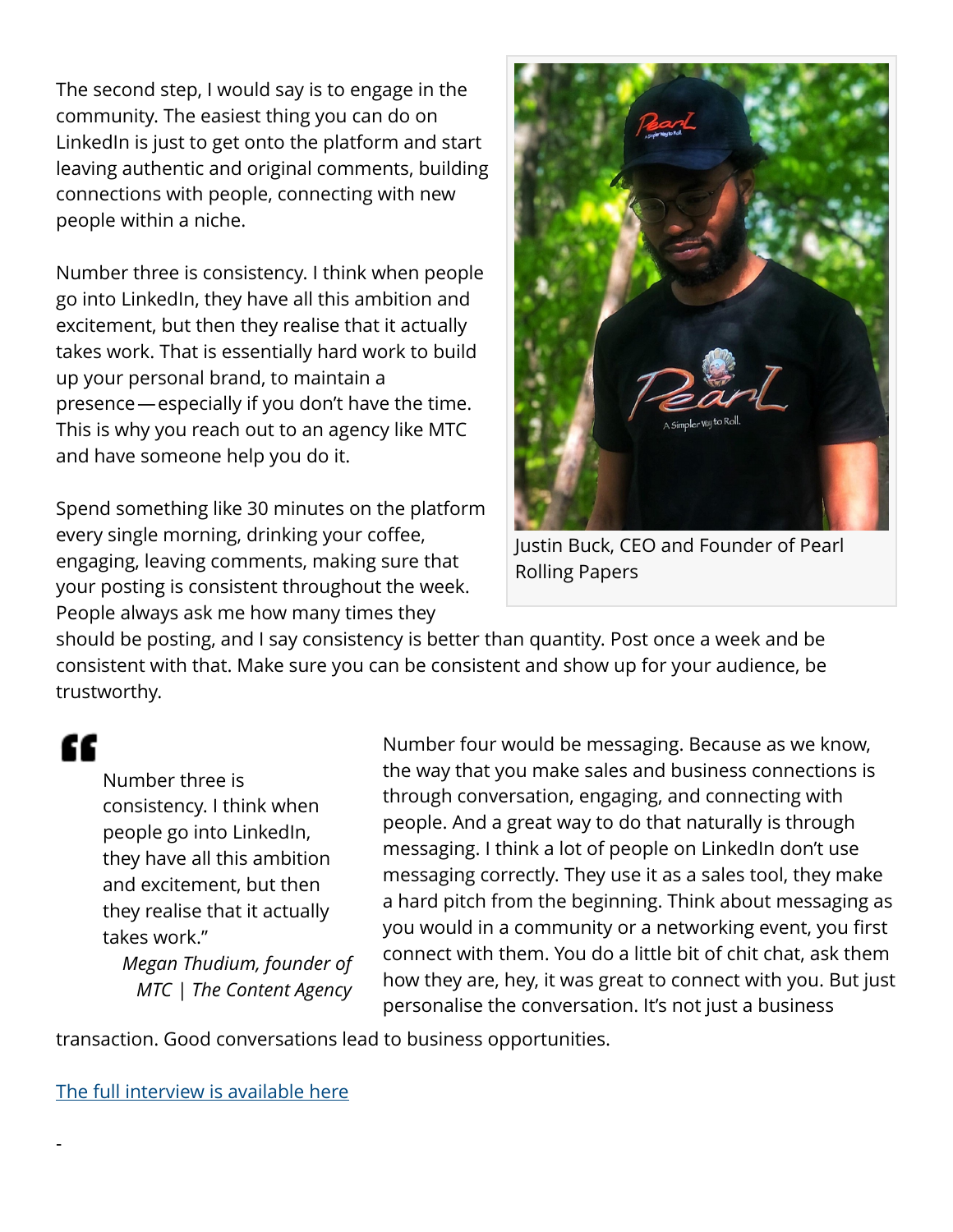Justin Buck, CEO and Founder of Pearl Rolling Papers

Can you share your "5 Things I Wish Someone Told Me Before I Started Leading a Cannabis Business"? Please share a story or example for each.

1. Prepare for extra fees and barriers for entry since the regulatory process is currently murky.

As a hemp company, there are very little payment processing companies that are willing to take the risk of servicing our industry. At the beginning of our journey, we could only find one company that would allow us to process payments, but their fees were taking a toll on our bottom line. Luckily, I was able to meet one of the partners of Primo Payments at a networking event. They gave us an analysis of how much money we would be able to save



Candice Georgiadis

since they are a company that specializes in high-risk accounts in the cannabis industry. Working with them has and will continue to save us money, which is why I'm giving them this shoutout. So, if you are a company in the same situation, contact Primo Payments and tell them that Justin sent you. I am very grateful that I started a conversation with a guy standing by himself that ended in a mutually beneficial partnership.

2. Even when you do things you love, you must still do things that you don't.

When I first started my business, I was so excited to finally be doing something that I am truly passionate about. What I didn't fully realize was that even though I'm passionate about my product, I still had to complete tasks that were tedious and uninteresting to me. As time went on, I started to understand that these tasks were prerequisites for me to realize my goals. For example, accounting, administrative tasks, supply chain management, and budgeting among other things are extremely necessary but do not excite me. It's just work that needs to be done for us to reach our goals as a company.

## [The rest of the interview is available here](https://www.candicegeorgiadis.com/justin-buck-of-pearl-rolling-papers-5-things-i-wish-someone-told-me-before-i-started-leading-a/)

Be sure to reach out to Candice Georgiadis to get your social media marketing on the right track. You can reach her at the below contact options.

About Candice Georgiadis